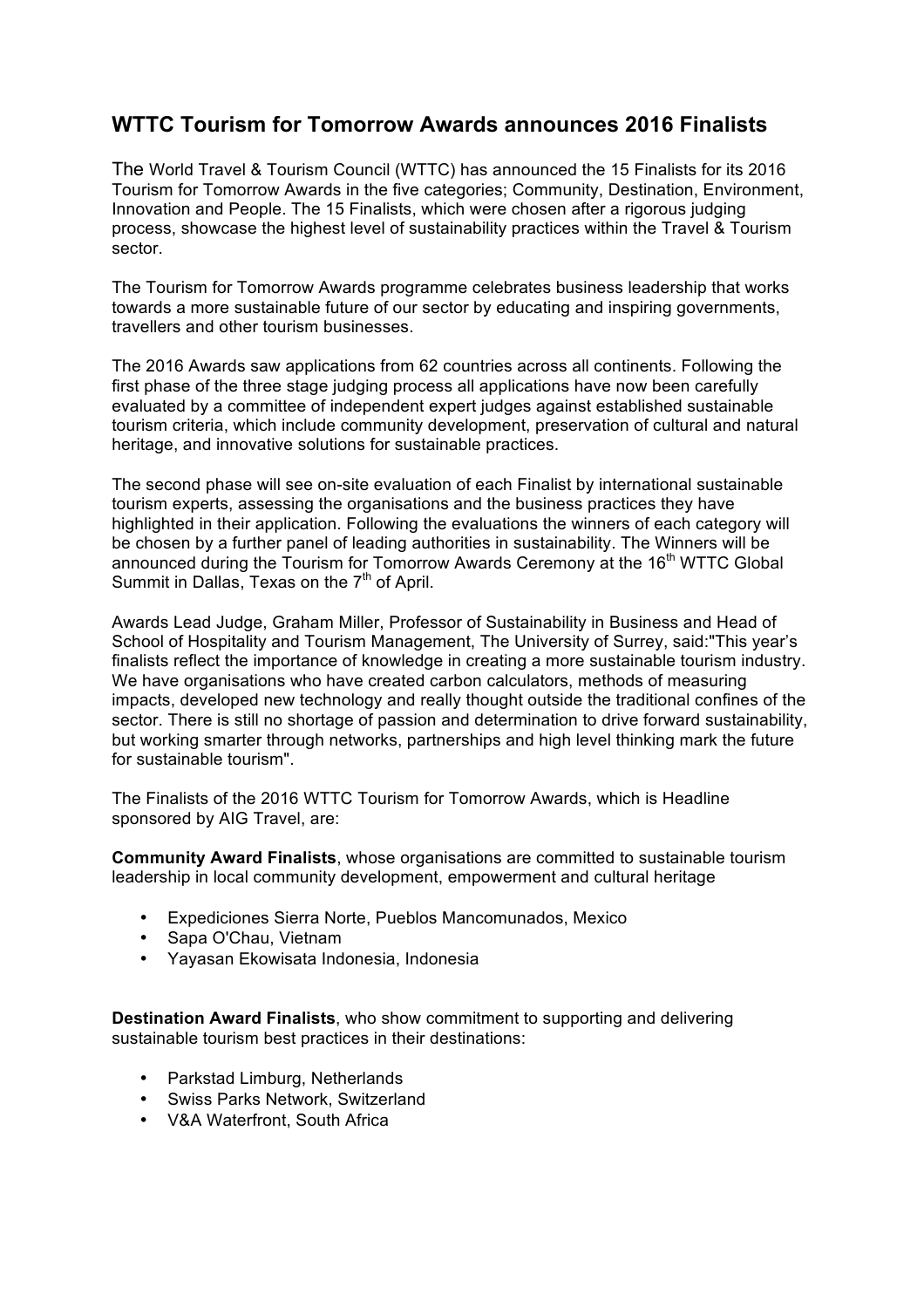**Environment Award Finalists**, whose organisations and companies achieved environmental best practice through biodiversity conservation, protection of natural habitats, addressing climate change, and green operations:

- Alcatraz Cruises, US
- Lindblad Expeditions, US and worldwide
- Wilderness Safaris, South Africa / Botswana

**Innovation Award Finalists**, who provided innovative solutions to overcoming the challenges faced by Travel & Tourism in implementing sustainability in practice:

- ANVR, the Netherlands
- Northsailing, Iceland
- PWC, Travel Foundation & TUI Group, United Kingdom

**People Award Finalists**, who are dedicated to the development of capacity building, training and education to build a skilled tourism workforce for the future:

- Jus' Sail, Saint Lucia
- Kinyei International, Cambodia
- Youth Career Initiative (YCI), United Kingdom

The Winner Selection Committee is chaired by Fiona Jeffery OBE, Chair of the WTTC Tourism for Tomorrow Awards and (also) includes:

- Darrell Wade, Co-Founder and CEO, Intrepid Group, Australia
- Hugh Riley, Secretary General, Caribbean Tourism Organization, Barbados
- Stephanie Draper, Deputy Chief Executive, Forum for the Future, United Kingdom

Fiona Jeffery OBE, Tourism for Tomorrow Awards Chair said: It is great to see the depth and range of achievement the Tourism for Tomorrow Awards are attracting. Greater innovation and longer term sustainable practises from right across the globe. We look to stretch the boundaries as an Awards Programme recognising and applauding true business leadership. It's so encouraging to see such inspiring work being exemplified in this way as it helps our industry improve and ensure it brings better business practises to a wider community.

David Scowsill, President & CEO of WTTC said: "Tourism is a force for good and it is by sharing best practices and educating our peers about sustainability that we can ensure the growth of our sector is managed responsibly. The Awards, which are now in their  $12<sup>th</sup>$  year, again will demonstrate how tourism businesses can bring positive change to communities by protecting livelihoods and the environment. The Awards Ceremony will again be broadcast online, allowing not only the delegates at the Summit but everyone around the world to hear the remarkable stories of the Finalists."

**- End -**

## **About the Tourism for Tomorrow Awards:**

More details on the Awards and the application process can be found at http://wttc.org/tourism-fortomorrow-awards/

Tourism for Tomorrow, "the WTTC Perspective" sets out how applicants need to demonstrate how they are actively engaged in a successful programme of sustainable tourism practices and management, including maximising social and economic benefits for local people, reducing negative